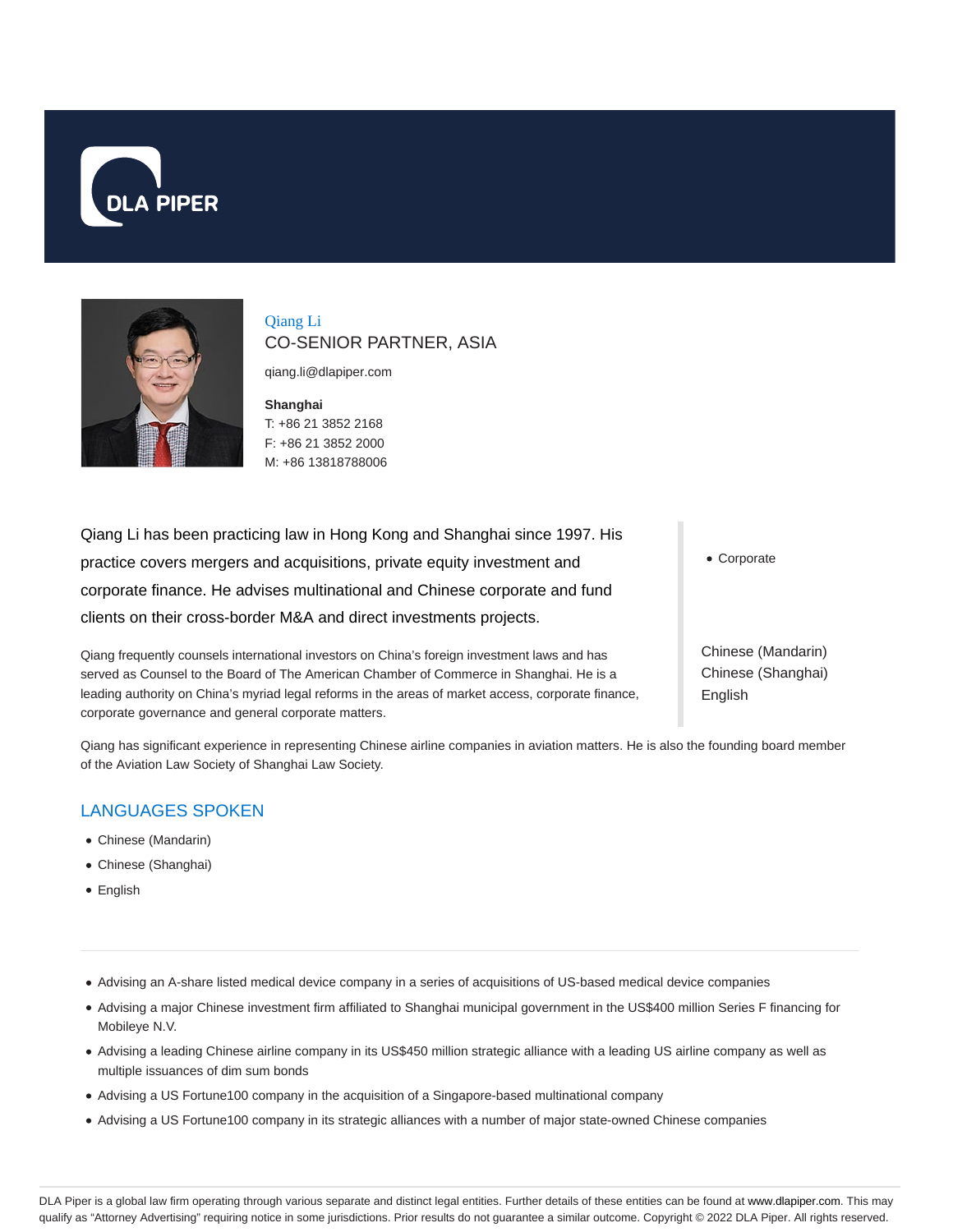- Advising a major US chemical company in its acquisition of a Taiwan chemical company
- Advising a major US private equity fund in its purchase, financing, refinancing and disposal of a block of high-end residential apartments in Macao
- Advising an European real estate investment fund in the acquisition, financing, refinancing and disposal of a series of real estate projects in various parts of China
- Advising a major US multinational company with a household name in a series of purchases and dispositions of China-based business assets
- Advising a major European bank in its lease financing of a major recreational facility in Beijing.
- Advising a multilateral organization in its acquisition of a stake in a major Chinese bank
- Advising a formerly state-owned Chinese company controlled by its management on its initial public offering of shares on the Hong Kong Stock Exchange
- Advising a leading US beer manufacturer on its strategic alliance with a leading Chinese beer manufacturer listed on the Hong Kong Stock Exchange

### **CREDENTIALS**

### Admissions

New York

## Professional Qualifications

Attorney-at-law admitted with the Supreme Court of New York

### **Recognitions**

Qiang Li has been nominated as a leading lawyer by IFLR1000. He is also recommended by the Legal 500 Asia Pacific for his "highcalibre legal service" and business "experience."

#### **Education**

- Columbia University, J.D., 1997
- New York University, M.Sc. in Physics, 1992
- Fudan University, B.Sc. in Physics, 1988

### **Memberships**

Founding board member of Aviation Law Society of Shanghai Law Society

#### INSIGHTS

### **Publications**

- "Considerations for Investing in China: Overcome Fears, Challenges Now" (co-author), Daily Business Review, May 23, 2019
- "Demystifying the United States: Starting With the Role of Law" (co-author), Financial Asia, October 26, 2012
- "Country Guidelines for Navigating Offshore Legal Risks Facing PRC Enterprises (USA)" (Chief editor)
- "Assessing the State of M&A in China" (co-author) in Inside the Minds: Best Practices for International Business Transactions in China, 2011 edition, published by Aspatore
- "Dispute Resolution" (co-author), China Investment Manual, Volume I